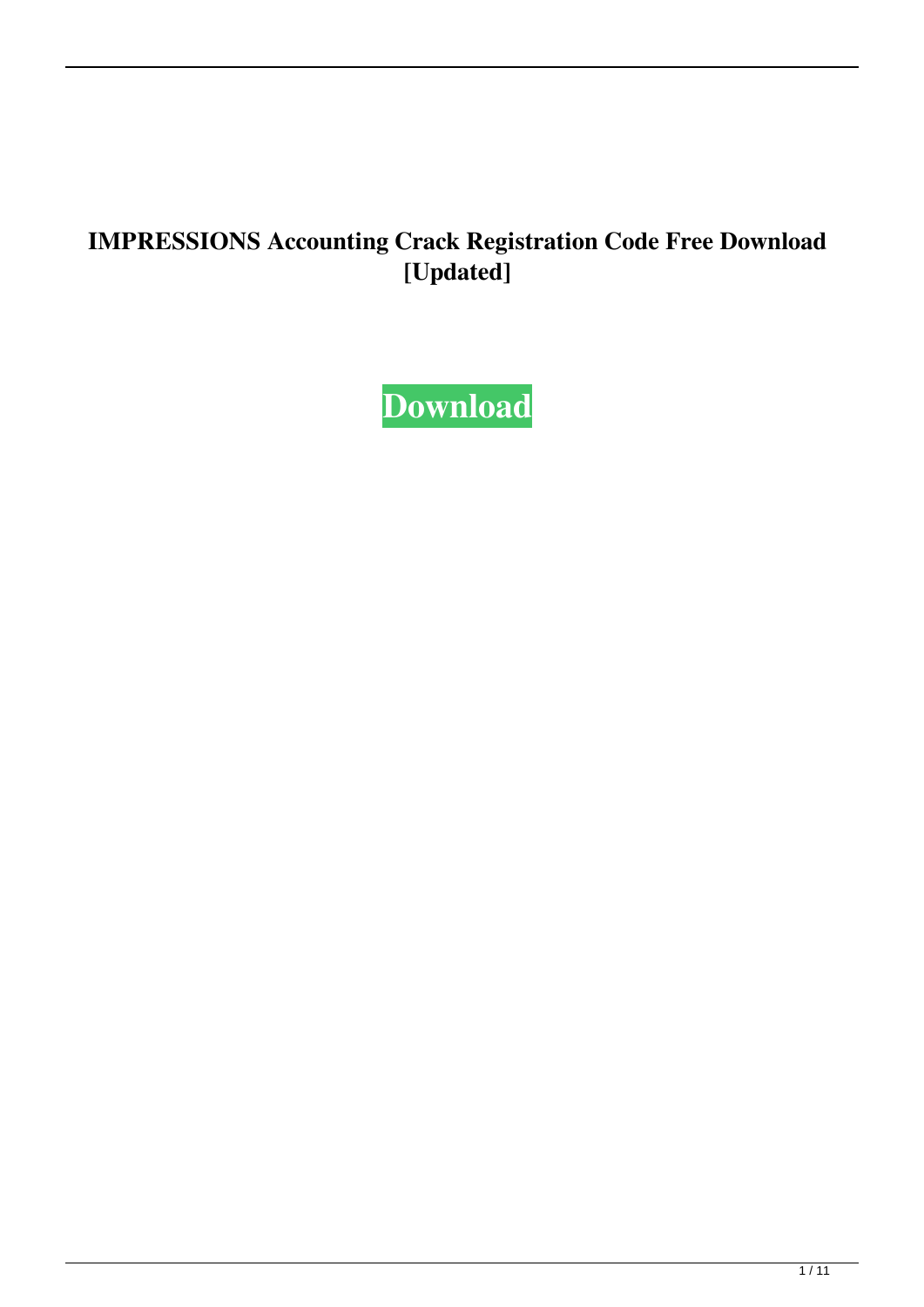IMPRESSIONS Accounting Full Crack includes the most frequently used business, finance and accounting icons, as well as many of the more interesting, common to a wide variety of industries, icons.Q: Is it possible to get the result of one query and return it in another query? If I have the following two tables: CREATE TABLE users (user\_id integer); CREATE TABLE books (book\_id integer, user\_id integer); Can I write something like the following query? SELECT \* FROM users WHERE user  $id = (SELECT$  user  $id$ FROM books WHERE book\_id = (SELECT MAX(book\_id) FROM books)); Note that book\_id could potentially be NULL, but in that case I would not want the subquery to return a NULL. A: Is it possible to get the result of one query and return it in another query? No. SQL is a single, synchronous, protocol and there is no way to return data from one query to another. You can return results from one query and use that in another but then you are using the results of the first query rather than the query itself. The data you want to return doesn't seem to have a primary key or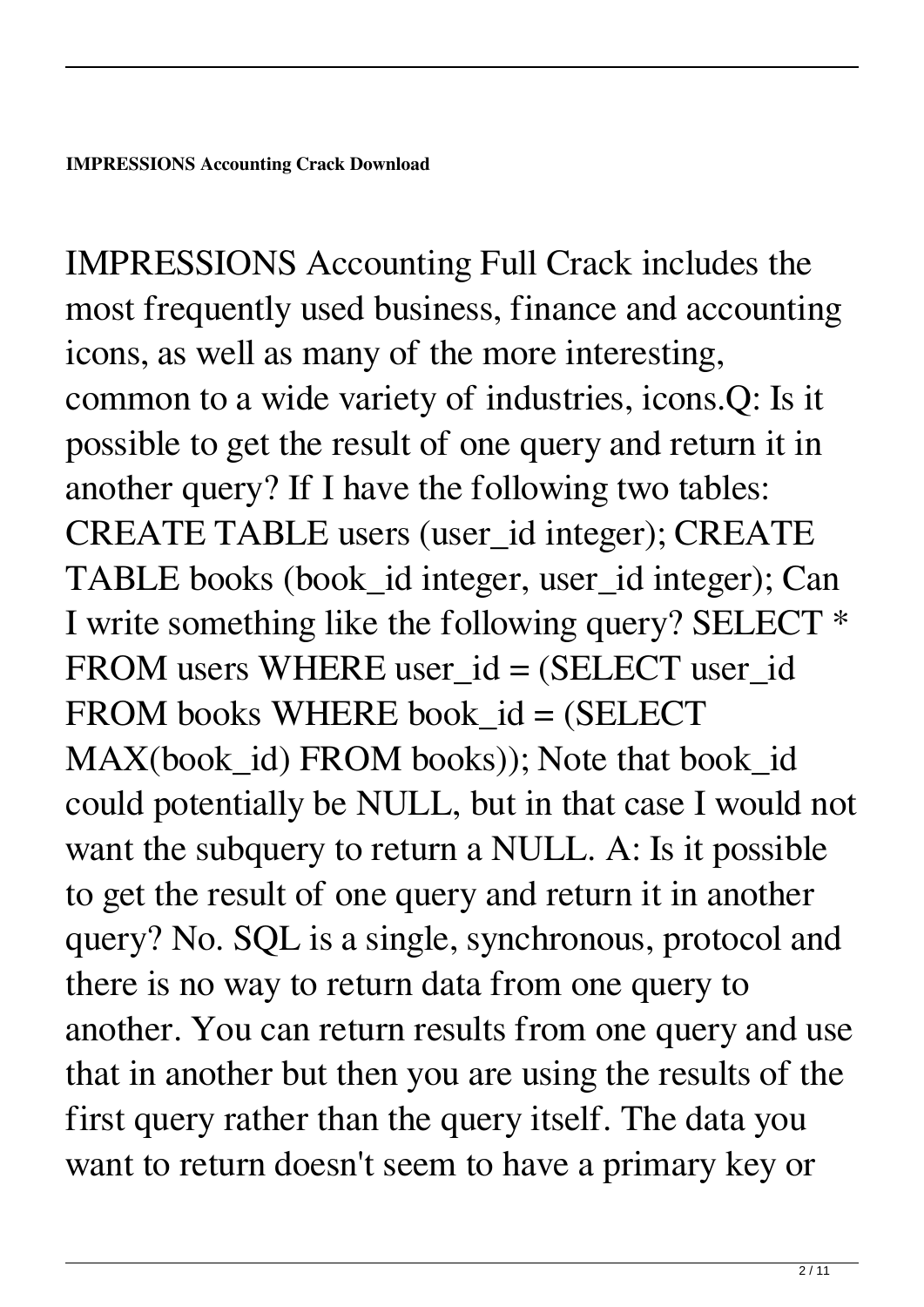### anything you can use to uniquely identify it (since it is arbitrary data - a record from a book) so the only thing you can do is return the maximum book\_id for all users: SELECT max(book id) as maxbookid, user id FROM users JOIN books on users user  $id =$ books.user\_id GROUP BY user\_id; 8-Year-Old Child Lives With Claws For 3 Months, Gets Biting Operation On Her Mother's Nose 12/12/2017 The child was given a bite operation after she suffered a bony lump on her mother's nose. An 8-year-old girl in India has spent the past three months living with a

#### **IMPRESSIONS Accounting**

The Macro's icons are included in various sizes to meet your needs and preferences. Customize and edit the icons as you wish. The XHTML, CSS and Javascript codes can be easily customized by following the application's documentation and you will always be updated with the latest product versions. Please, have a look at the example of the project to see how to use the icons. All you need to do is to select a set of icons from the main page and edit the CSS code, and add or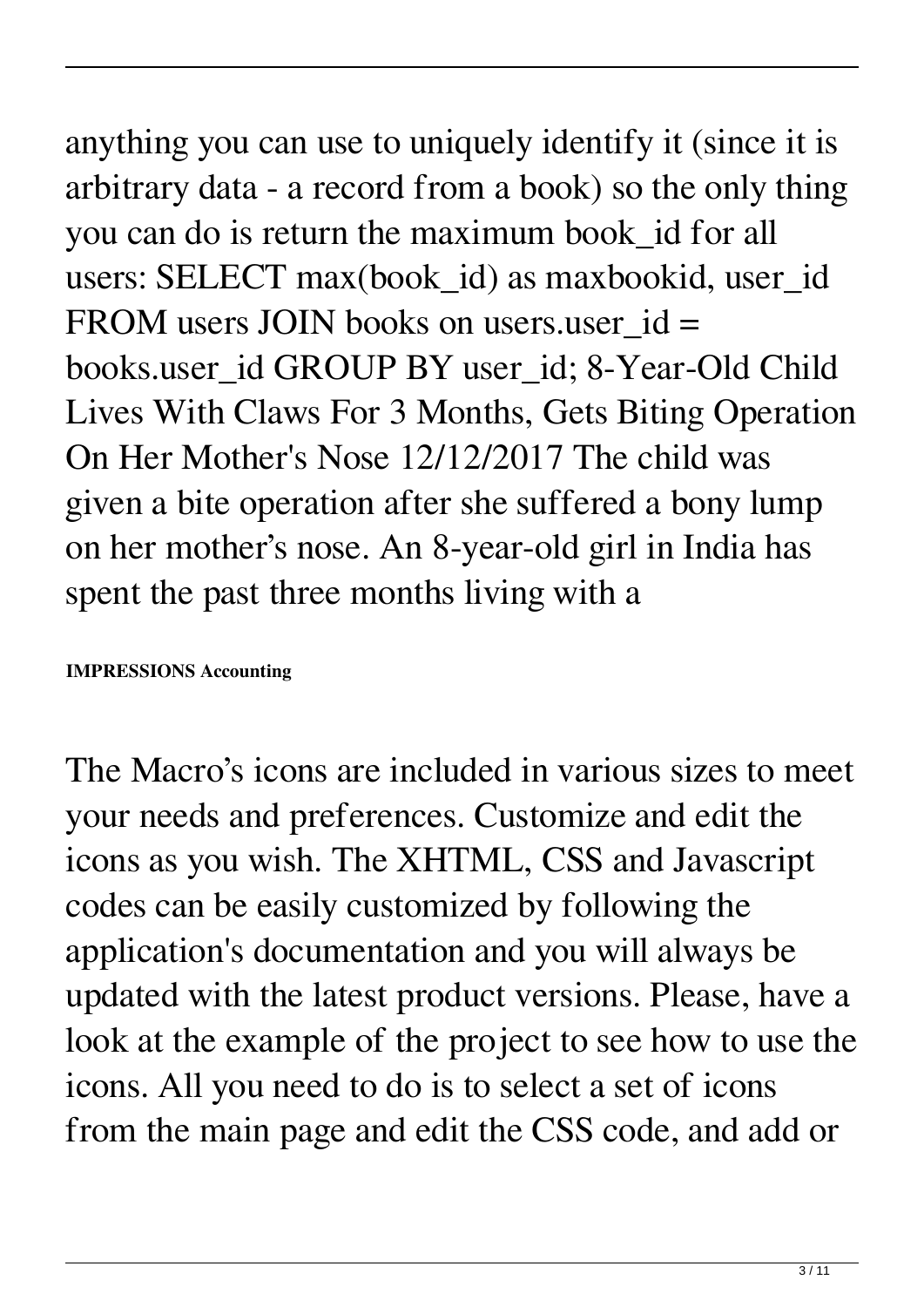remove icons to/from the project. The project is documented to make you enjoy customizing it, without any worries. You will have complete control over the project. IMPRESSIONS includes everything you need for both development and publishing (web and app). It provides full support for both web standards and mobile web standards. All icons are standard vector based (SVG). It is very easy to change the icons position in the project. Just drag and drop. You can use the keyboard to move the icons and delete them. To customize the code you can copy and paste it directly to the html. The project provides many conditional statements which allow you to select which icons are displayed. The project also includes a set of predefined color and background options. IMPRESSIONS also supports Color Schemes (CSS3) making your project even more creative and attractive. The Javascript codes can be easily edited. You will always be updated with the latest version of the application. You will be able to use the latest version of jQuery. The project supports the responsive web design (RWD) making your project

more flexible and work on various devices including desktop computers, tablets, smartphone and other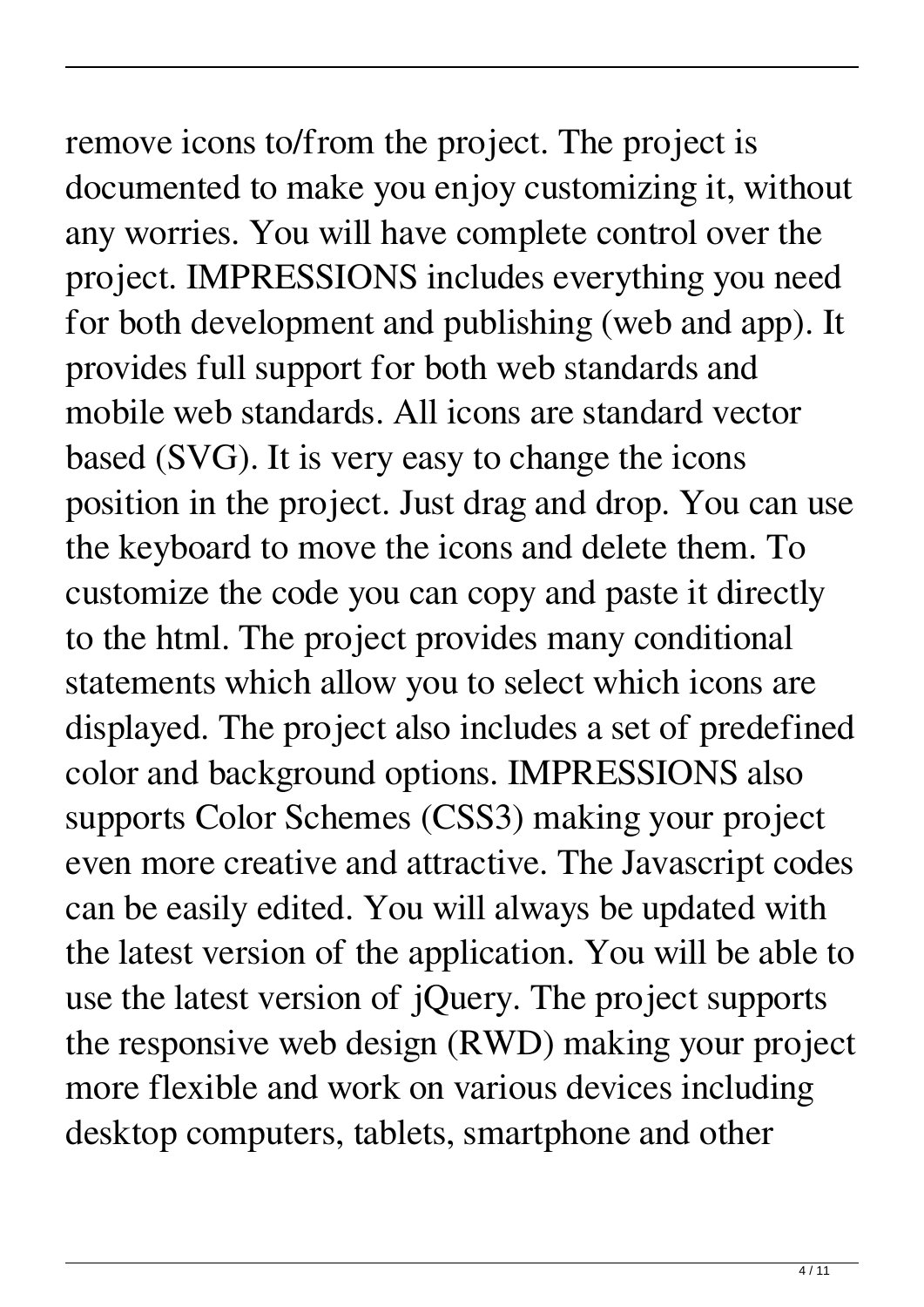### mobile devices. Please have a look at the example of the project to see how to use the icons. All you need to do is to select a set of icons from the main page and edit the CSS code, and add or remove icons to/from the project. The project is documented to make you enjoy customizing it, without any worries. You will have complete control over the project.

IMPRESSIONS includes everything you need for both development and publishing (web and app). It provides full support for both web standards and mobile web standards. All icons are standard vector based (SVG). It is very easy to change the icons position in the project. Just drag and drop. You can use the keyboard to move the icons and delete them. To customize 81e310abbf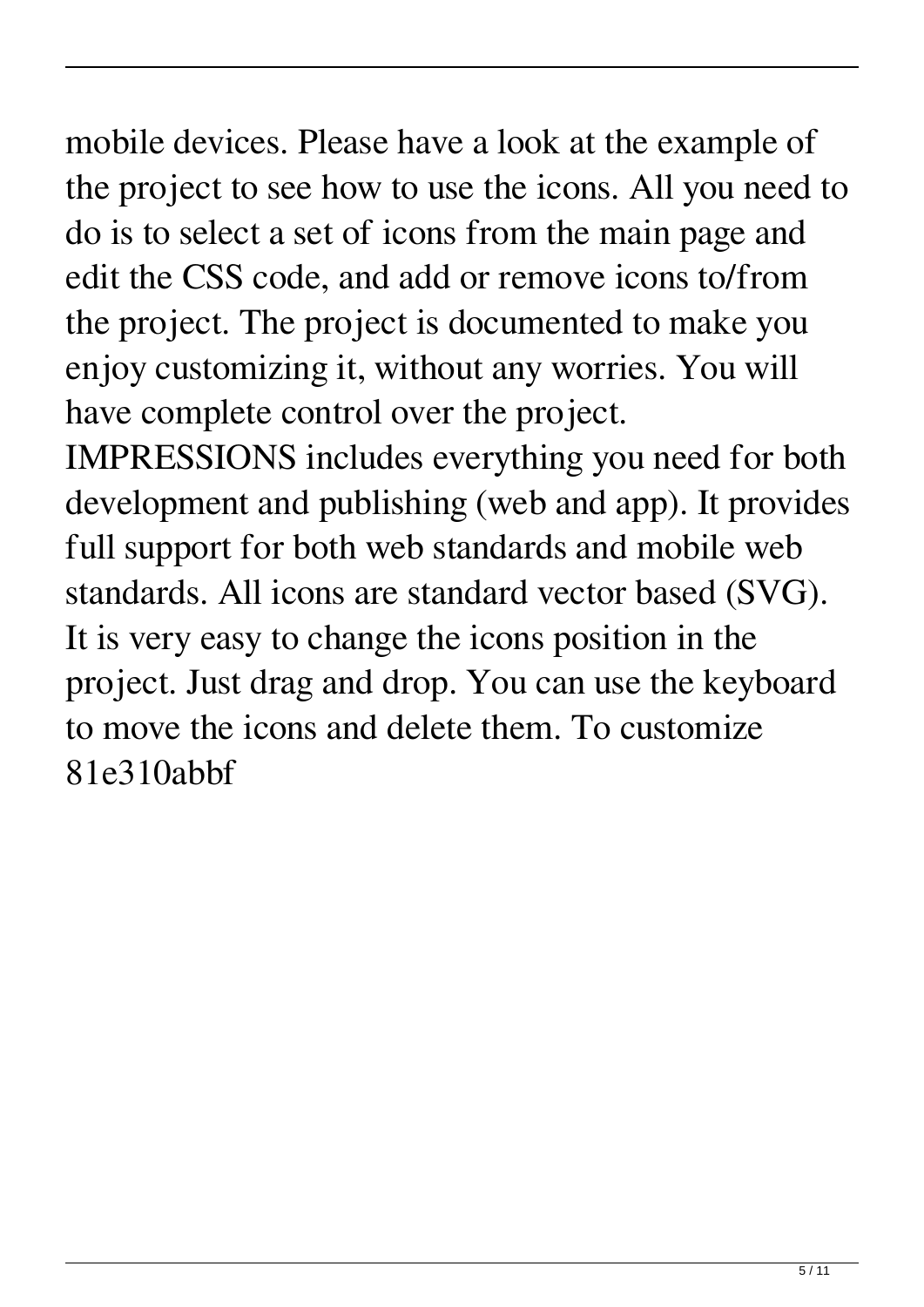IMPRESSIONS Accounting is a set of professional icons that are appropriate for developing more efficient accounting programs interface and any other applications. These icons are particularly designed for use with any accounting or finance software with accounting features. IMPRESSIONS Accounting contains finance icons which are the most comprehensive set available. Including finance and banking icons, these icons are suitable for use with software applications to be specific with accounting software, point of sale systems, accounting software, bookkeeping software, accounting software, Point of Sale systems, etc. IMPRESSIONS Accounting is a part of IMPRESSIONS Suite which contains 1000 professionally designed icons, professionally developed user interface design templates, developed and released to be applied to design your projects.IMPRESSIONS Suite Icon Design Tools: Each set of icons in the IMPRESSIONS Accounting package contains 5+ Photoshop vector icons and a separate icon set for web. These premium icons are of high resolution and are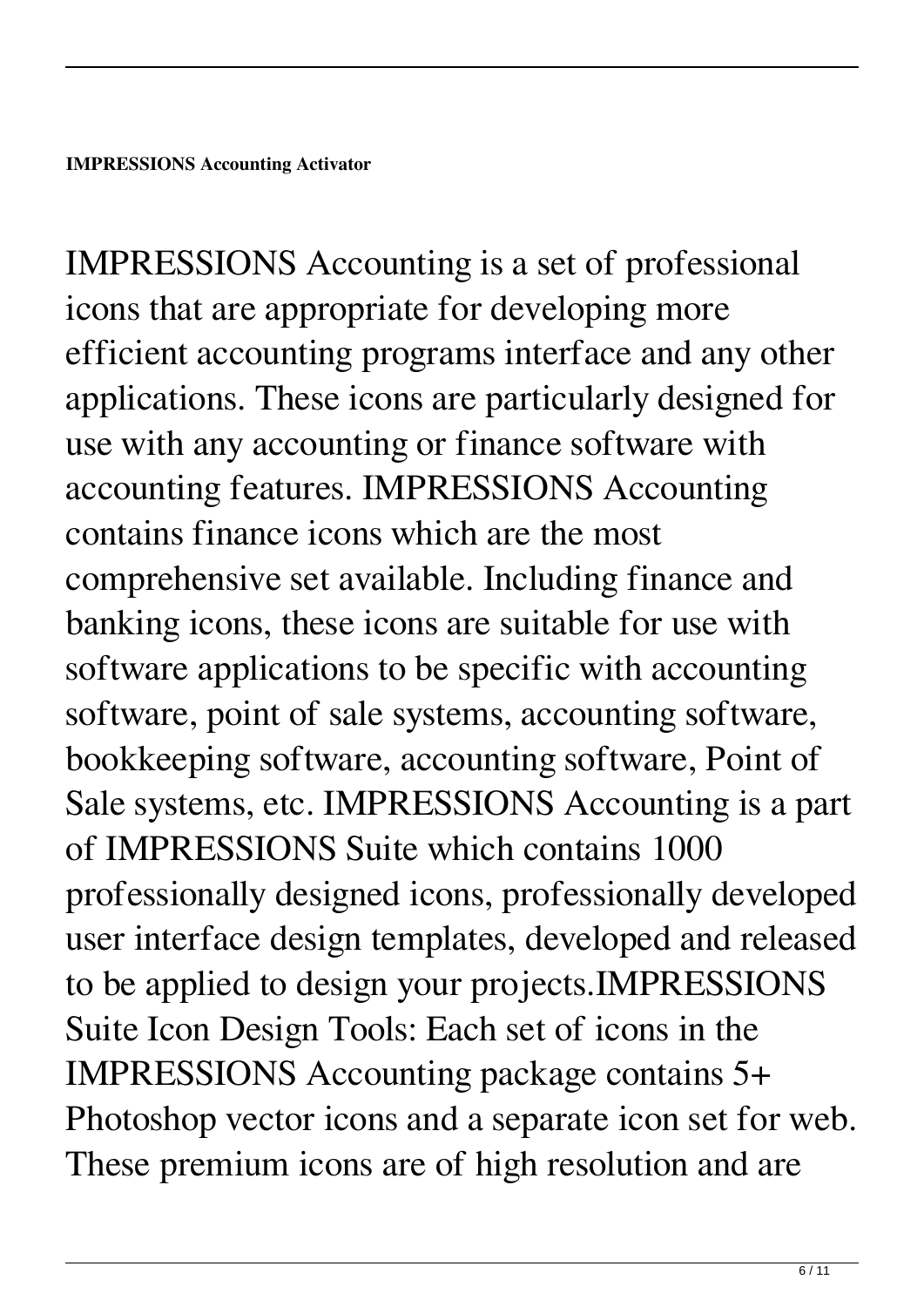## developed in vector and AI formats for quick and easy use. Furthermore, with these icons, you have a choice of 3 sizes (18, 24, 32 pixels) and 3 color options (Black, White, Gray). IMPRESSIONS Accounting is not only a set of icons for designing your projects but also a kit of the most comprehensive icons that will help you to promote your business/software application. IMPRESSIONS Accounting consists of two parts: IMPRESSIONS Suite - This set of business and software icons are applicable to web and mobile application design projects with any accounting software, Point of sale systems, accounting software, bookkeeping software, accounting software, Point of Sale systems, etc. IMPRESSIONS Suite includes a variety of icons, website templates, company logos, favicon, icons for mobile devices, and icons for desktop applications. IMPRESSIONS Suite contains 1,000+ icons in total. This icon set is a comprehensive collection of best-selling icons that can be used to design any kind of web projects such as, finance, accounting, software, business, business services, education, information, and more. This icon set is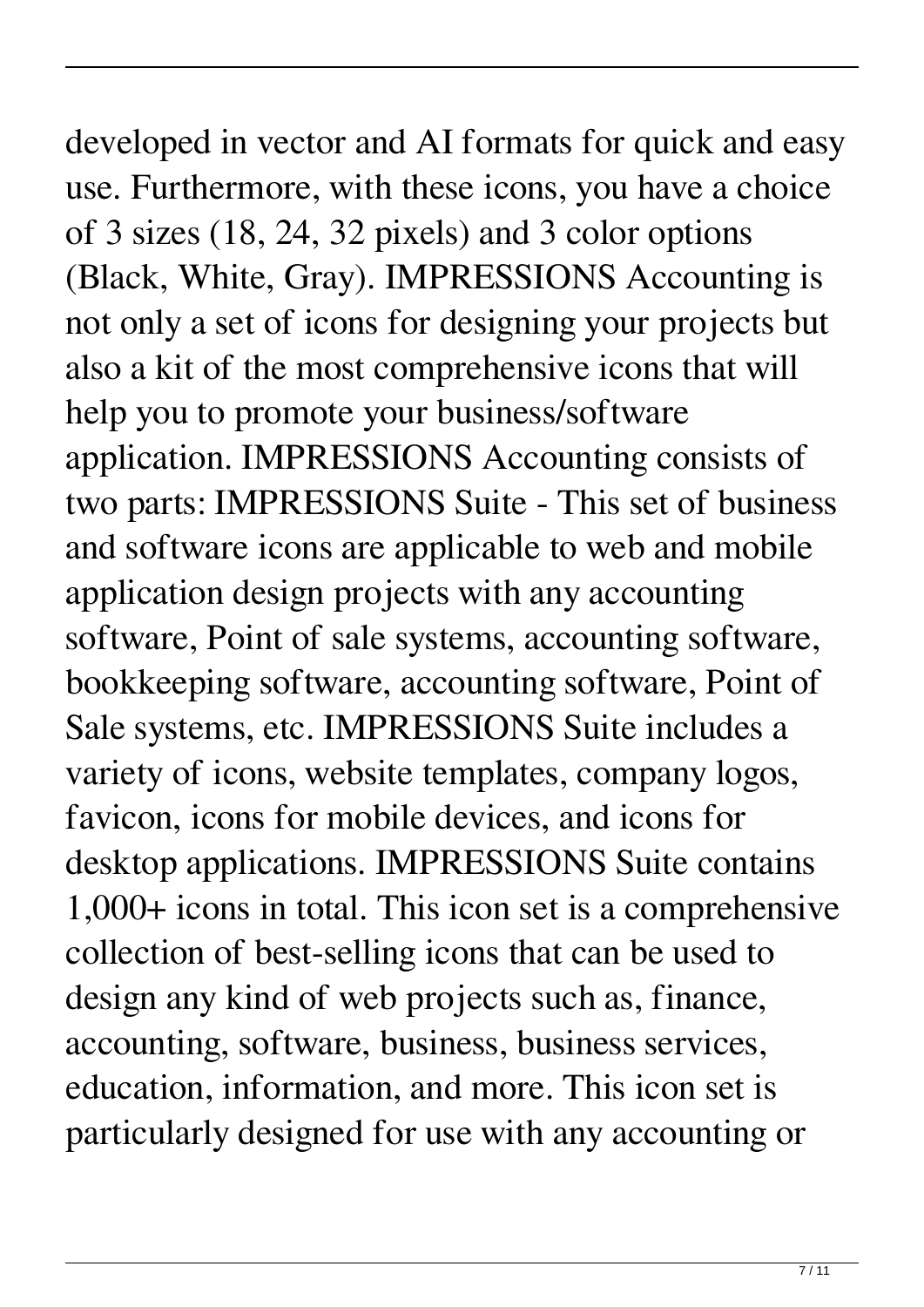finance software. Furthermore, it is appropriate for use with any software applications designed to be specific with accounting software, bookkeeping software, accounting software, Point of Sale systems, Point of Sale systems, etc. IMPRESSIONS Suite is a perfect collection of icons for web-based and mobile applications with accounting software. In addition, IMPRESSIONS Suite contains 2,000+ high

**What's New In IMPRESSIONS Accounting?**

This set of icons is fully composed of business icons related to financial transactions and banking. Icons pack contains 796 icons and each icon is provided in the following formats: PNG, PSD, SVG, AI, ESD, CDR, and ICON. If you are looking for a quality set of icons in high resolutions you have just found them. Design a quick and professional logo that will make your corporate identity stand out from the crowd with this full-color bank logo set. Each image includes several variations, giving you the flexibility to match your design with your unique branding. Whether you need a logo for a business, design agency, or non-profit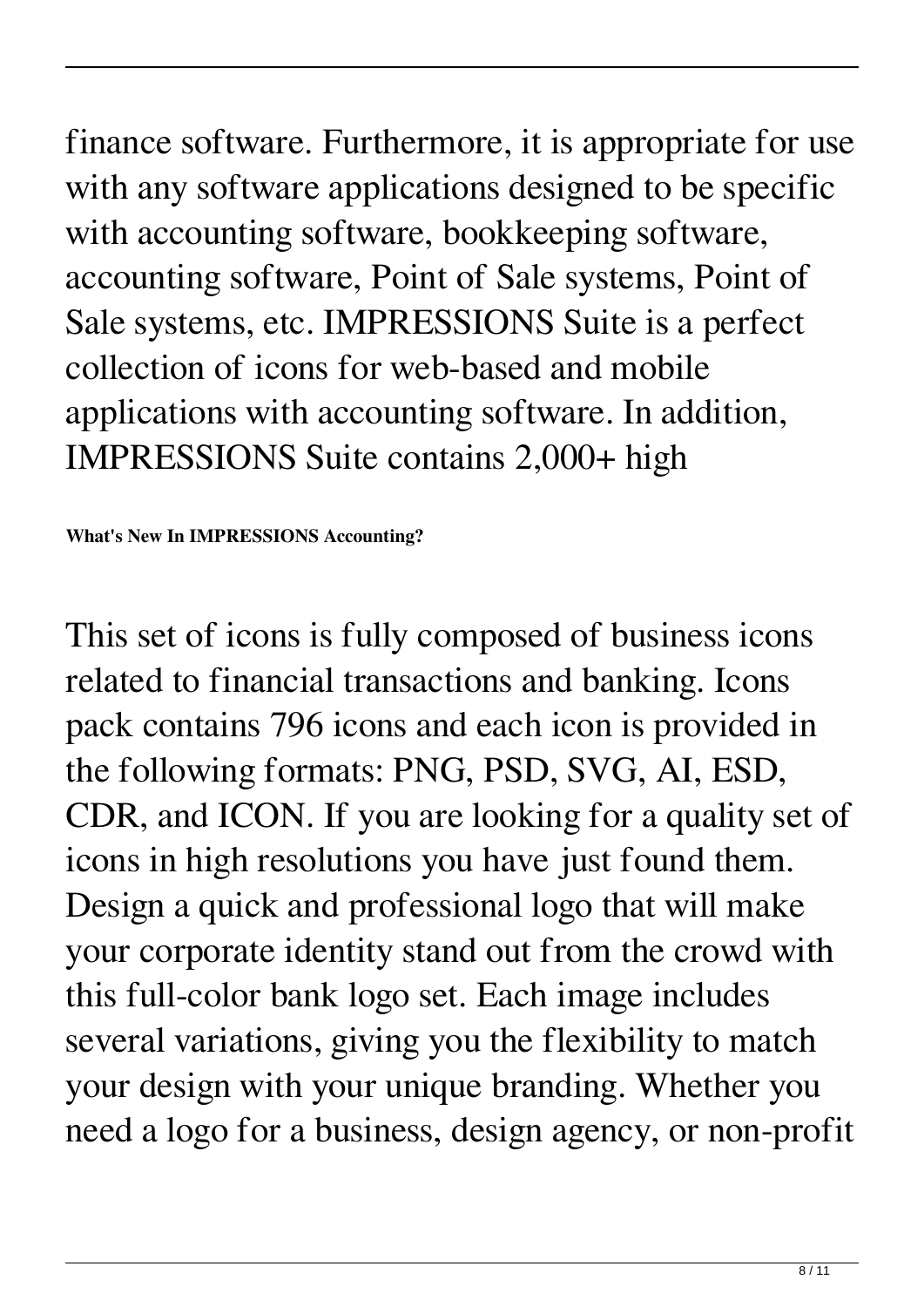# organization, this logo design set can fit the bill. Description: The ROADCLOSED icon is the state icon for Michigan. This is only for use with icons for state names. This icon is in the Bridge category. If you are a

Mac or PC user, it will work in any program that has the Bridge icon and a state name, like Microsoft Word or Adobe Illustrator. This vector icon is in the Bridge category. If you are a Mac or PC user, it will work in any program that has the Bridge icon and a state name, like Microsoft Word or Adobe Illustrator. Some of our users have asked for a precise state icon of Michigan. So, we offer you the icons of Michigan in.AI format. This state icon is part of the iconsets from aigis at Freepik.com. The size of each icon is 150 x 300 pixels and is free to use in personal and commercial projects. We hope you enjoy this set of state icons. For more vector icons, please check the Free icon category. Some of our users have asked for a precise state icon of Michigan. So, we offer you the icons of Michigan in.AI format. This state icon is part of the iconsets from aigis at Freepik.com. The size of each icon is 150 x 300 pixels and is free to use in personal and commercial projects. We hope you enjoy this set of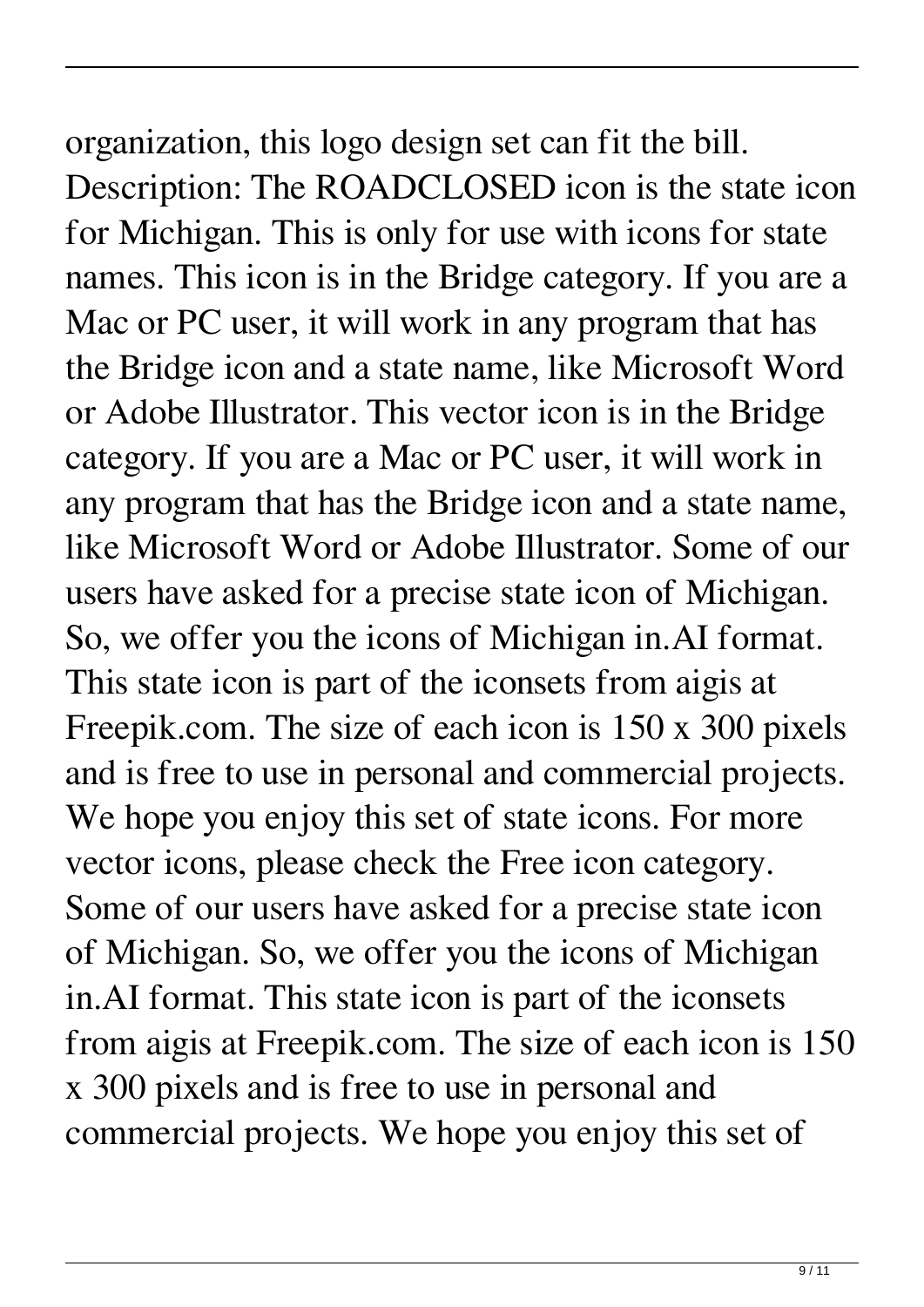### state icons. For more vector icons, please check the Free icon category. This is a set of 3 high resolution icon (38 x 38). This icons is available in 3 sizes and 2 colors (transparent and non-transparent), just select the icon size and color from the list. If you need more set of high quality icons check our premium package of icons for business, finance, healthcare and other industries. Description: The ICONIC icon set includes more than 1800 icons from various sources such as Shutterstock, Icon Finder, Icon Finder 3 and many more. Every icon is carefully hand-crafted in the most realistic style of the icon creator. In addition, every icon is available in 3 different file formats: AI, PNG and EPS. The table ICONIC includes 1821 icons and there are 12 icon